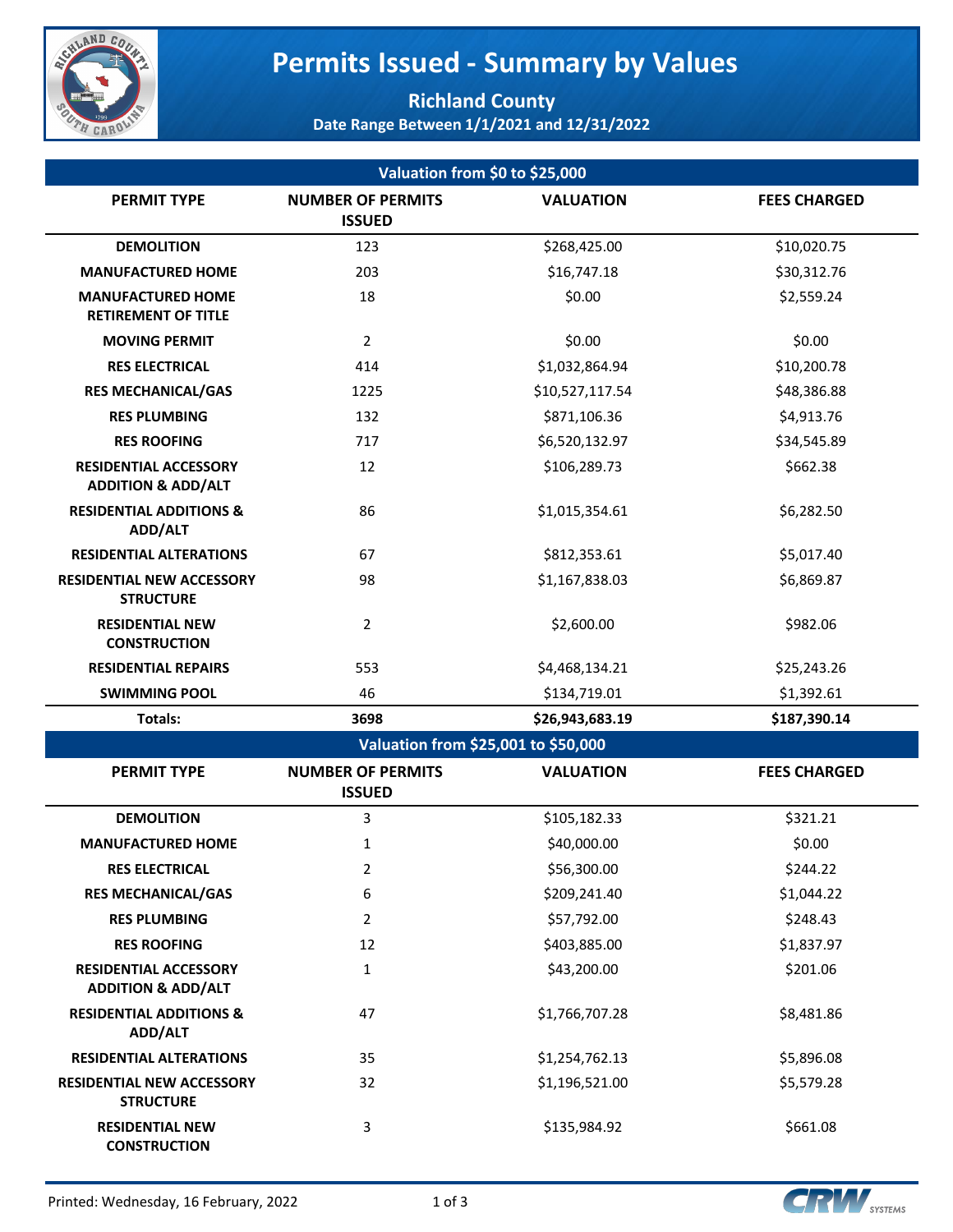

# **Permits Issued - Summary by Values**

### **Richland County Date Range Between 1/1/2021 and 12/31/2022**

| <b>RESIDENTIAL REPAIRS</b>                                    | 50                                        | \$1,773,143.76   | \$8,127.63          |
|---------------------------------------------------------------|-------------------------------------------|------------------|---------------------|
| <b>SWIMMING POOL</b>                                          | 161                                       | \$6,399,228.12   | \$27,401.85         |
| Totals:                                                       | 355                                       | \$13,441,947.94  | \$60,044.89         |
|                                                               | Valuation from \$50,001 to \$100,000      |                  |                     |
| <b>PERMIT TYPE</b>                                            | <b>NUMBER OF PERMITS</b>                  | <b>VALUATION</b> | <b>FEES CHARGED</b> |
|                                                               | <b>ISSUED</b>                             |                  |                     |
| <b>RES ELECTRICAL</b>                                         | $\overline{2}$                            | \$117,583.00     | \$496.82            |
| <b>RES MECHANICAL/GAS</b>                                     | $\mathbf{1}$                              | \$77,900.00      | \$328.40            |
| <b>RES ROOFING</b>                                            | 2                                         | \$102,174.00     | \$449.47            |
| <b>RESIDENTIAL ACCESSORY</b><br><b>ADDITION &amp; ADD/ALT</b> | 3                                         | \$232,220.00     | \$1,033.65          |
| <b>RESIDENTIAL ADDITIONS &amp;</b><br>ADD/ALT                 | 28                                        | \$1,976,330.41   | \$9,140.86          |
| <b>RESIDENTIAL ALTERATIONS</b>                                | 22                                        | \$1,510,890.25   | \$7,122.03          |
| <b>RESIDENTIAL NEW ACCESSORY</b><br><b>STRUCTURE</b>          | 22                                        | \$1,425,572.00   | \$6,093.64          |
| <b>RESIDENTIAL NEW</b><br><b>CONSTRUCTION</b>                 | 110                                       | \$9,280,184.59   | \$44,258.03         |
| <b>RESIDENTIAL REPAIRS</b>                                    | 24                                        | \$1,741,915.58   | \$8,176.79          |
| <b>SWIMMING POOL</b>                                          | 53                                        | \$3,467,250.00   | \$14,735.04         |
| <b>Totals:</b>                                                | 267                                       | \$19,932,019.83  | \$91,834.73         |
|                                                               |                                           |                  |                     |
|                                                               | Valuation from \$100,001 to \$500,000     |                  |                     |
| <b>PERMIT TYPE</b>                                            | <b>NUMBER OF PERMITS</b><br><b>ISSUED</b> | <b>VALUATION</b> | <b>FEES CHARGED</b> |
| <b>MANUFACTURED HOME</b>                                      | 1                                         | \$119,450.00     | \$147.18            |
| <b>RESIDENTIAL ADDITIONS &amp;</b><br>ADD/ALT                 | 26                                        | \$4,999,140.76   | \$21,258.97         |
| <b>RESIDENTIAL ALTERATIONS</b>                                | 6                                         | \$971,714.49     | \$4,227.03          |
| <b>RESIDENTIAL NEW ACCESSORY</b><br><b>STRUCTURE</b>          | 1                                         | \$150,000.00     | \$647.32            |
| <b>RESIDENTIAL NEW</b><br><b>CONSTRUCTION</b>                 | 1358                                      | \$261,258,992.27 | \$1,174,331.97      |
| <b>RESIDENTIAL REPAIRS</b>                                    | 18                                        | \$3,209,112.57   | \$13,821.95         |
| <b>SWIMMING POOL</b>                                          | 11                                        | \$1,763,327.07   | \$8,514.30          |
| Totals:                                                       | 1421                                      | \$272,471,737.16 | \$1,222,948.72      |
|                                                               | Valuation from \$500,001 to \$1,000,000   |                  |                     |
| <b>PERMIT TYPE</b>                                            | <b>NUMBER OF PERMITS</b><br><b>ISSUED</b> | <b>VALUATION</b> | <b>FEES CHARGED</b> |
| <b>RESIDENTIAL ADDITIONS &amp;</b><br>ADD/ALT                 | 1                                         | \$572,700.00     | \$2,433.41          |
| <b>RESIDENTIAL NEW</b><br><b>CONSTRUCTION</b>                 | 6                                         | \$3,465,574.26   | \$13,895.23         |